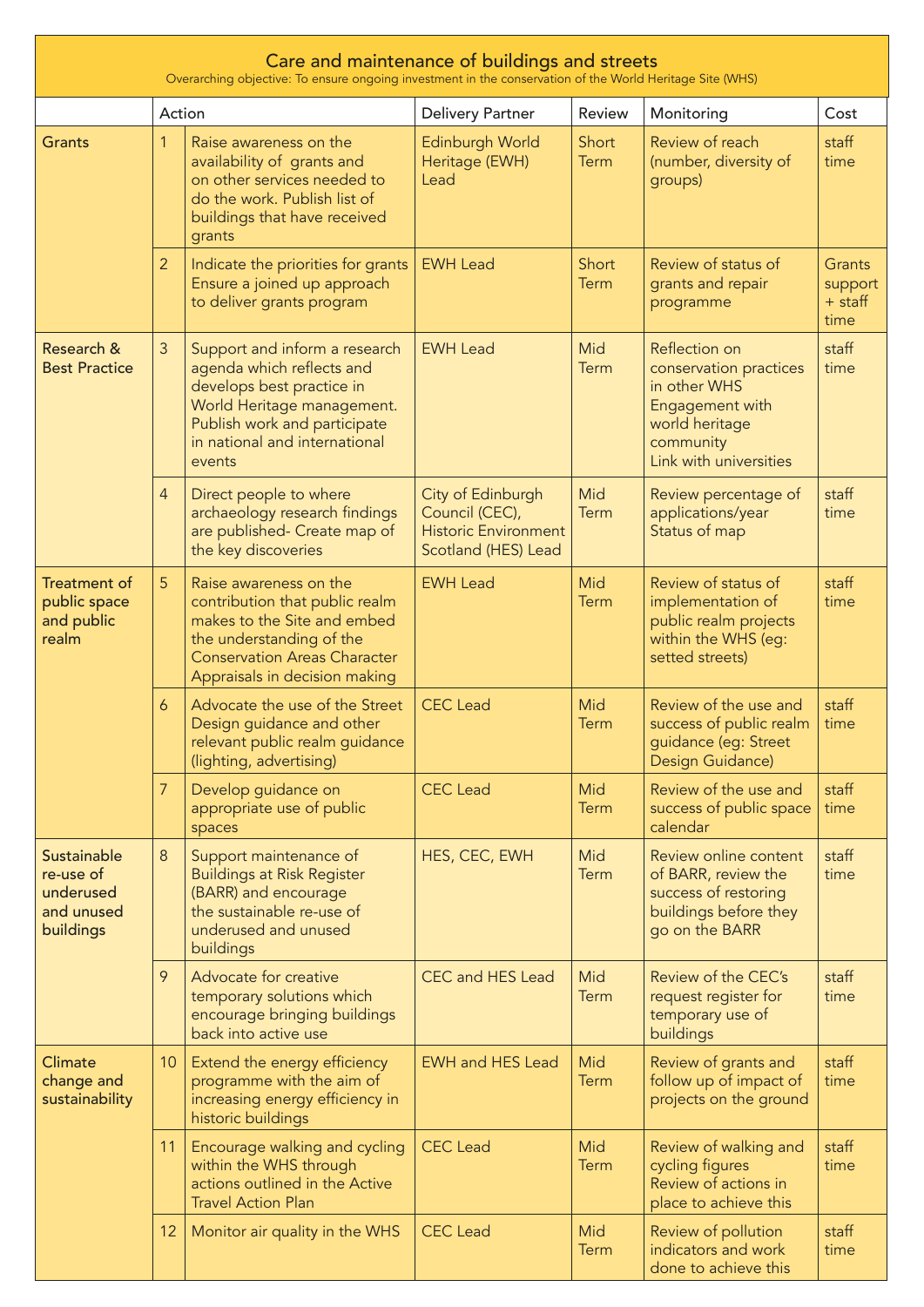| <b>Control &amp; Guidance</b><br>Overarching objective: To improve tools that sustain the OUV of the World Heritage Site (WHS) |    |                                                                                                                                                                         |                                                                                                                            |                                          |                                                                                                       |               |  |  |
|--------------------------------------------------------------------------------------------------------------------------------|----|-------------------------------------------------------------------------------------------------------------------------------------------------------------------------|----------------------------------------------------------------------------------------------------------------------------|------------------------------------------|-------------------------------------------------------------------------------------------------------|---------------|--|--|
| Action                                                                                                                         |    |                                                                                                                                                                         | <b>Delivery Partner</b>                                                                                                    | Review                                   | Monitoring                                                                                            | Cost          |  |  |
| Planning<br>process                                                                                                            | 13 | Ensure that the Outstanding<br>Universal Value of the WHS<br>is taken into account in<br>planning decisions and other<br>relevant consents as material<br>consideration | <b>Historic Environment</b><br>Scotland (HES),<br>City of Edinburgh<br>Council (CEC),<br>Edinburgh World<br>Heritage (EWH) | Short<br><b>Term</b>                     | <b>Review of Committee</b><br>reports to determine<br>where OUV has<br>influenced decision-<br>making | staff<br>time |  |  |
|                                                                                                                                | 14 | Review the conservation area<br>character appraisal to ensure<br>up to date information about<br>the unique qualities of the area                                       | <b>CEC</b> Lead                                                                                                            | Mid<br><b>Term</b>                       | Review of the<br>documents, Review of<br>their use                                                    | staff<br>time |  |  |
| Interpretation<br>and<br>engagement                                                                                            | 15 | Contribute to understanding<br>of decision making by raising<br>awareness around actions and<br>planning decisions taken in the<br><b>WHS</b>                           | HES, CEC, EWH                                                                                                              | Short<br>Term/<br>continu-<br><b>OUS</b> | Review of quality<br>of publication of<br>social media content<br>to establish good<br>communication  | staff<br>time |  |  |
|                                                                                                                                | 16 | Audit of guidance available to<br>owners in the WHS to identify<br>gaps                                                                                                 | HES, CEC, EWH                                                                                                              | Mid<br><b>Term</b>                       | Review of online<br>content                                                                           | staff<br>time |  |  |
|                                                                                                                                | 17 | Understand the user journey<br>for owners and connect to the<br>appropriate guidance                                                                                    | HES, CEC, EWH                                                                                                              | Mid<br><b>Term</b>                       | Status of research on<br>user journey                                                                 | staff<br>time |  |  |
| Advocacy                                                                                                                       | 18 | Integrate WH values in city-<br>wide decision making about<br>the future of the city                                                                                    | HES, CEC, EWH                                                                                                              | Short<br>Term                            | Review of city meeting<br>partnerships and<br>impact of WH issues<br>on other strategies              | staff<br>time |  |  |
|                                                                                                                                | 19 | Promote and create<br>opportunities for traditional<br>skills events and advocacte<br>for the use of accredited<br>craftsmen                                            | <b>EWH Lead</b>                                                                                                            | Mid<br>Term                              | Review number, quality<br>and diversity of events                                                     | staff<br>time |  |  |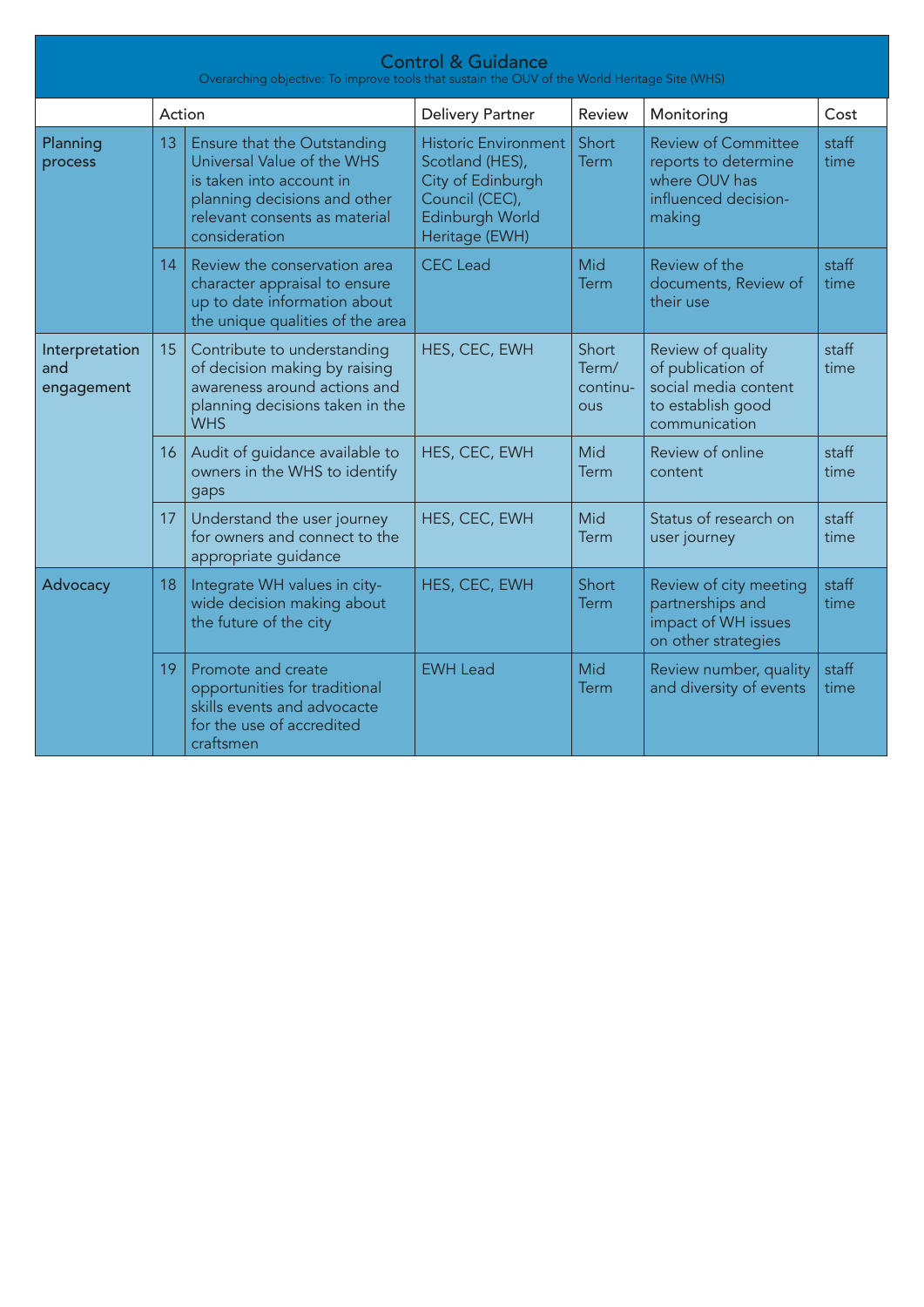| <b>Awareness of World Heritage Site status</b><br>Overarching objective: To coordinate the actions to ensure a broad level of understanding of the World Heritage Site (WHS) |        |                                                                                                                                             |                                                            |                      |                                                                                                 |                                                     |  |  |
|------------------------------------------------------------------------------------------------------------------------------------------------------------------------------|--------|---------------------------------------------------------------------------------------------------------------------------------------------|------------------------------------------------------------|----------------------|-------------------------------------------------------------------------------------------------|-----------------------------------------------------|--|--|
|                                                                                                                                                                              | Action |                                                                                                                                             | <b>Delivery Partner</b>                                    | Review               | Monitoring                                                                                      | Cost                                                |  |  |
| Interpretation<br>and<br>engagement                                                                                                                                          | 20     | Clarify the qualities that make<br>the WHS of Outstanding<br>Universal Value and use<br>as a tool to inform the<br>understanding of the WHS | City of Edinburgh<br>Council (CEC) Lead                    | Short<br><b>Term</b> | Production of table of<br>"attributes"<br>Review of its use and<br>impact on decision<br>making | staff<br>time                                       |  |  |
|                                                                                                                                                                              | 21     | Produce a programme of<br>themed events for residents<br>and visitors                                                                       | Edinburgh World<br>Heritage (EWH)<br>Lead                  | Short<br><b>Term</b> | Review number, quality<br>and diversity of events                                               | <b>Staff</b><br>$time +$<br>budget<br>for<br>events |  |  |
| Communication                                                                                                                                                                | 22     | Publicise and crosspromote<br>actions taken around the<br>condition of the WHS                                                              | <b>Historic Environment</b><br>Scotland (HES),<br>CEC, EWH | Short<br>Term        | Review of consistency<br>and frequency of<br>publications                                       | staff<br>time                                       |  |  |
|                                                                                                                                                                              | 23     | Establish strategy for<br>interpretation of the Site,<br>with potential for digital<br>interpretation                                       | HES, CEC, EWH                                              | Mid<br>Term          | Review status of<br>strategy                                                                    | staff<br>$time +$<br>technical<br>cost              |  |  |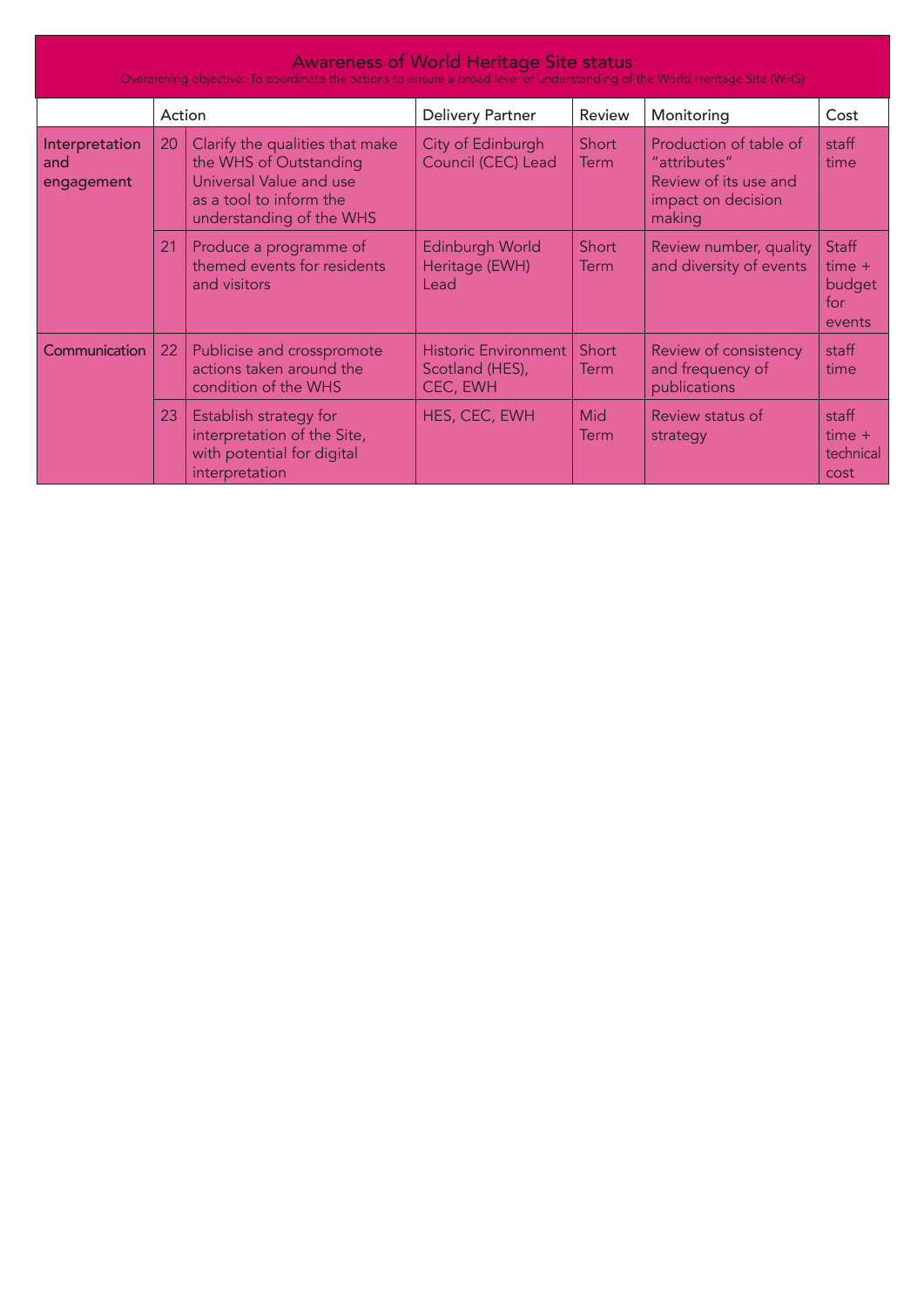| <b>Contribution of New Developments</b><br>Overarching objective: To ensure that development embraces the context of the World Heritage Site (WHS)<br>and is of the highest quality in terms of architecture, design and materials |        |                                                                                                                                                |                                                                                                                            |                      |                                                                                    |               |  |  |
|------------------------------------------------------------------------------------------------------------------------------------------------------------------------------------------------------------------------------------|--------|------------------------------------------------------------------------------------------------------------------------------------------------|----------------------------------------------------------------------------------------------------------------------------|----------------------|------------------------------------------------------------------------------------|---------------|--|--|
|                                                                                                                                                                                                                                    | Action |                                                                                                                                                | <b>Delivery Partner</b>                                                                                                    | Review               | Monitoring                                                                         | Cost          |  |  |
| Planning<br>process                                                                                                                                                                                                                | 24     | Clarify the qualities that make<br>the WHS of Outstanding<br>Universal Value and produce<br>guidance on their use in the<br>planning process   | <b>Historic Environment</b><br>Scotland (HES),<br>City of Edinburgh<br>Council (CEC),<br>Edinburgh World<br>Heritage (EWH) | Long<br>Term         | <b>Status of attributes</b><br>Status of guidance and<br>use<br>Training programme | staff<br>time |  |  |
|                                                                                                                                                                                                                                    | 25     | Develop a programme<br>of training events and<br>engagement to provide clarity<br>on the unique context of the<br><b>WHS</b>                   | HES, CEC, EWH                                                                                                              | Short<br><b>Term</b> | Awareness raising and<br>training for councillors<br>and practitioners             | staff<br>time |  |  |
|                                                                                                                                                                                                                                    | 26     | Advocate the importance of<br>the skyline study and provide<br>guidance on its use                                                             | <b>CEC</b> Lead                                                                                                            | Mid<br>Term          | Review of its use                                                                  | staff<br>time |  |  |
| Informing<br>design quality                                                                                                                                                                                                        | 27     | Produce research on<br>appropriate materials for the<br>WHS to inform guidance                                                                 | HES, CEC, EWH                                                                                                              | Mid<br>Term          | Review of status of the<br>research                                                | staff<br>time |  |  |
| Influencing<br>new<br>development                                                                                                                                                                                                  | 28     | Support and inform a research<br>agenda on appropriate<br>economic development which<br>develops best practice in<br>World Heritage management | HES, CEC, EWH                                                                                                              | Long<br><b>Term</b>  | Involvement in the<br>right meetings and<br>follow up actions                      | staff<br>time |  |  |
|                                                                                                                                                                                                                                    | 29     | Define and share a standard of<br>development in the WHS                                                                                       | <b>CEC</b> Lead                                                                                                            | Long<br><b>Term</b>  | Involvement in the<br>right meetings and<br>follow up actions                      | staff<br>time |  |  |
|                                                                                                                                                                                                                                    | 30     | Produce place briefs for sites in<br>the WHS                                                                                                   | <b>CEC</b> Lead                                                                                                            | Long<br>Term         | Quality/ Quantity                                                                  | staff<br>time |  |  |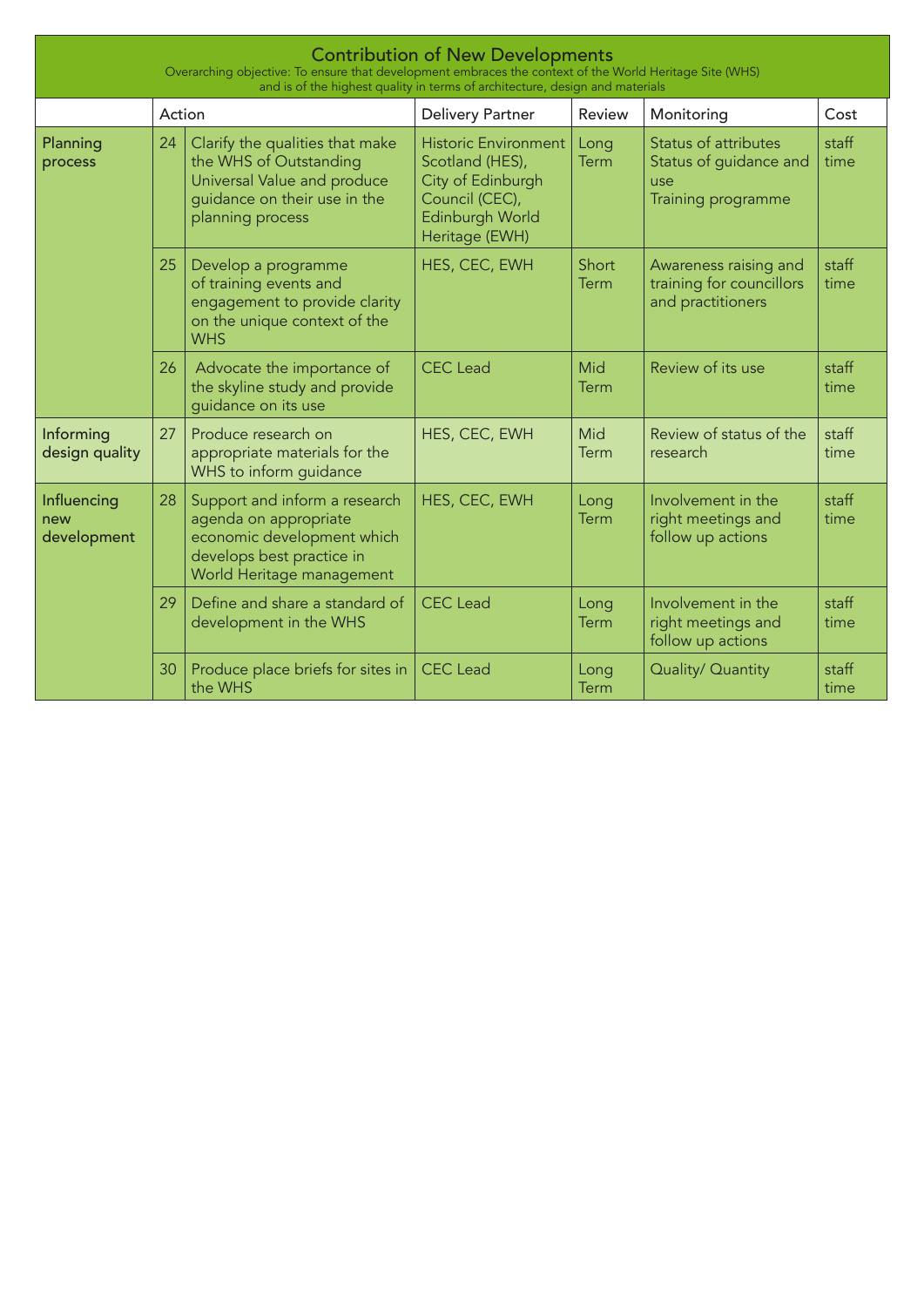| <b>Visitor Management</b><br>Overarching objective: To advocate for sustainable tourism within the World Heritage Site (WHS) and the city |        |                                                                                                                  |                                                                                                                            |              |                                                                                                                                     |               |  |  |
|-------------------------------------------------------------------------------------------------------------------------------------------|--------|------------------------------------------------------------------------------------------------------------------|----------------------------------------------------------------------------------------------------------------------------|--------------|-------------------------------------------------------------------------------------------------------------------------------------|---------------|--|--|
|                                                                                                                                           | Action |                                                                                                                  | <b>Delivery Partner</b>                                                                                                    | Review       | Monitoring                                                                                                                          | Cost          |  |  |
| Interpretation<br>and<br>engagement                                                                                                       | 31     | Explain the value of WH to<br>tourism industry and business<br>community                                         | <b>Historic Environment</b><br>Scotland (HES),<br>City of Edinburgh<br>Council (CEC),<br>Edinburgh World<br>Heritage (EWH) | Mid<br>Term  | Involvement in the<br>right meetings and<br>follow up actions                                                                       | staff<br>time |  |  |
| Research &<br><b>Best Practice</b>                                                                                                        | 32     | Understand what sustainable<br>tourism is and promote best<br>practice                                           | <b>CEC</b> Lead                                                                                                            | Mid<br>Term  | Reflection on<br>conservation practices<br>in other WHS<br>Engagement with<br>world heritage<br>community<br>Link with universities | staff<br>time |  |  |
| Operational<br>management                                                                                                                 | 33     | Encourage street cleanliness<br>through actions outlined in<br>the Waste and Cleansing<br>Improvement Plan       | <b>CEC</b> Lead                                                                                                            | Mid<br>Term  | Review of the success<br>of the guidance in<br>place                                                                                | staff<br>time |  |  |
|                                                                                                                                           | 34     | Develop a supplementary<br>guidance to support the mix of<br>uses and a diverse social mix in<br>the city centre | HES, CEC, EWH                                                                                                              | Long<br>Term | Status of the guidance                                                                                                              | staff<br>time |  |  |